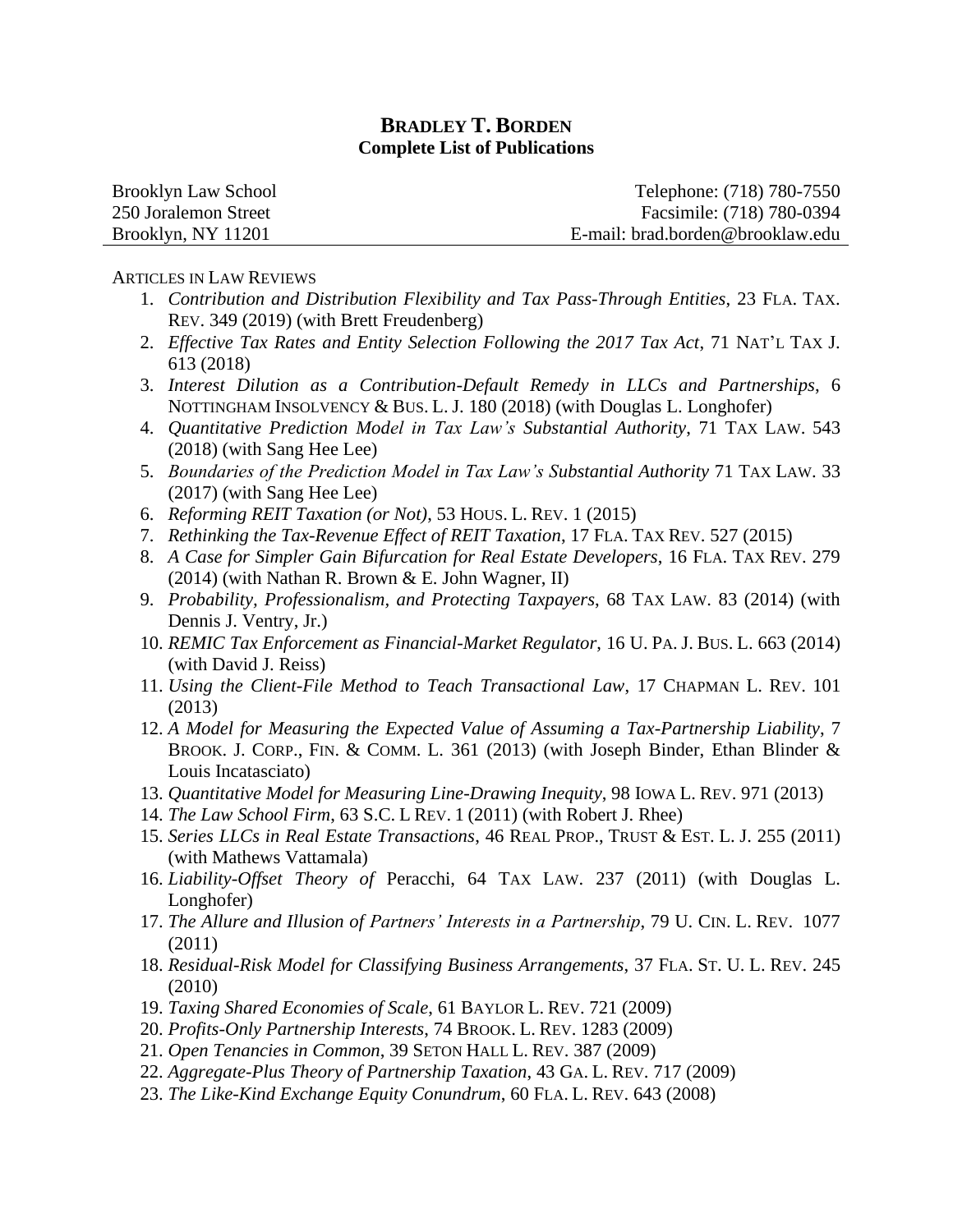- 24. *Partnership Tax Allocations and the Internalization of Tax-Item Transactions*, 59 S.C. L. REV. 297 (2008)
- 25. *Policy and Theoretical Dimensions of Qualified Tax Partnerships*, 56 KAN. L. REV. 317 (2008)
- 26. *The Federal Definition of Tax Partnership*, 43 HOUS. L. REV. 925 (2006)
- 27. *Reverse Like-kind Exchanges: A Principled Approach*, 20 VA. TAX REV. 659 (2001)

# **BOOKS**

- 1. SECTION 1031 FOR REAL ESTATE INVESTORS AND PROFESSIONALS, (Vandeplas Publishing, 2021)
- 2. FEDERAL INCOME TAXATION: CASES AND MATERIALS (8th ed., Foundation Press 2020) (with Martin J. McMahon, Jr., Daniel L. Simmons & Bret Wells)
- 3. LLCS AND PARTNERSHIPS: LAW, FINANCE, AND TAX PLANNING (Wolters Kluwer 2019)
- 4. FEDERAL INCOME TAXATION: CASES AND MATERIALS (7th ed., Foundation Press 2017) (with Martin J. McMahon, Jr., Daniel L. Simmons & Dennis J. Ventry, Jr.)
- 5. FEDERAL TAXATION OF CORPORATIONS AND CORPORATE TRANSACTIONS (Aspen Publishers 2018) (with Steven Dean)
- 6. TAXATION AND BUSINESS PLANNING OF PARTNERSHIPS AND LLCS (Aspen Publishers 2017)
	- a. 2017–2018 Client File: DD Pizzeria LLC (Operating Tax Partnership) (Wolters Kluwer 2018)
- 7. TAX-FREE LIKE-KIND EXCHANGES (2d ed., Civic Research Institute 2015)
- 8. LIMITED LIABILITY ENTITIES: STATE BY STATE GUIDE TO LLCS, LPS AND LLPS (Wolters Kluwer Law & Business 2012) (with Robert J. Rhee)
- 9. TAX-FREE LIKE-KIND EXCHANGES: 2011 CUMULATIVE SUPPLEMENT (2011)
- 10. TAXATION AND BUSINESS PLANNING FOR REAL ESTATE TRANSACTIONS (LexisNexis 2011)
	- a. Second Edition, Carolina Academic Press 2017
- 11. TAX-FREE LIKE-KIND EXCHANGES (Civic Research Institute 2008)
	- a. CUMULATIVE SUPPLEMENT, 2011
	- b. Second Edition, 2015
- 12. TAX-FREE SWAPS: USING SECTION 1031 LIKE-KIND EXCHANGES TO PRESERVE INVESTMENT NET WORTH (DNA Press LLC 2007)

BOOK CHAPTERS AND SIMILAR PUBLICATIONS

- 1. *Effective Tax Rates for Typical High-Income Taxpayers*, TAX SERIES SPECIAL UPDATE: TAX PRACTICE AFTER THE TAX CUTS AND JOBS ACT (Louis S. Freeman, ed.) (Practicing Law Institute 2018)
- 2. *Real Estate Transactions by Tax-Exempt Entities*, TAX MANAGEMENT 591-3rd/480-2nd (2015)
- 3. *Tax Aspects of Partnerships, LLCs and Alternative Forms of Business Organizations*, in RESEARCH HANDBOOK ON PARTNERSHIPS, LLCS AND ALTERNATIVE FORMS OF BUSINESS ORGANIZATIONS (Robert W. Hillman & Mark J. Lowenstein eds.) (Edward Elgar Publishing 2015)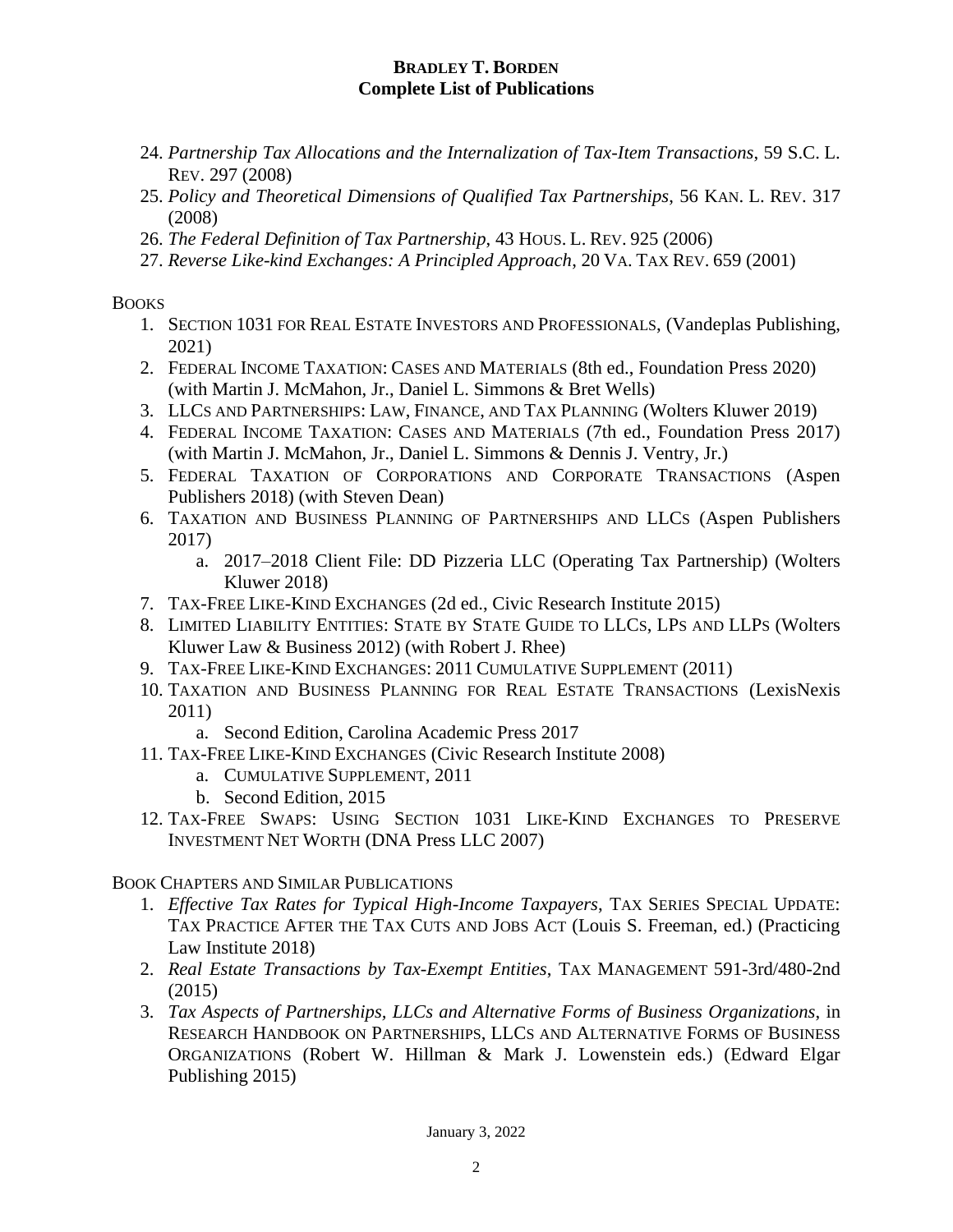- 4. *Chapter 9: Economic Justification for Flow-Through Tax Complexity*, in CONTROVERSIES IN TAX: A MATTER OF PERSPECTIVE (Anthony C. Infanti ed.) (Ashgate Publishing 2015)
- 5. *Taxation of Real Estate Developers*, TAX MANAGEMENT PORTFOLIO, (in progress)
- 6. Title 6, *Partnership Operations & Terminations*, TAX ADVISORS PLANNING SERIES (RIA 2014)
- 7. Chapter 2970, *The At-Risk Rules*, TAX MANAGEMENT'S TAX PRACTICE SERIES (Tax Management 2012)
- 8. Title 6, *Partnership Operations & Terminations*, TAX ADVISORS PLANNING SERIES (RIA 2009)
- 9. *Real Estate Transactions by Tax-Exempt Entities*, TAX MANAGEMENT 591-2nd/480 T.M. (2008)
	- a. 591-3rd/480-2nd T.M. (2015)
- 10. *A Catalogue of Legal Authority Addressing the Federal Definition of Tax Partnership*, 746 TAX PLANNING FOR DOMESTIC & FOREIGN PARTNERSHIPS, LLCS, JOINT VENTURES & OTHER STRATEGIC ALLIANCES 477 (Louis S. Freeman & Clifford M. Warren eds., 2007)
- 11. Title 20, *How to Structure Like-Kind Exchanges*, TAX ADVISORS PLANNING SERIES (RIA 2006)
- 12. Chapter 2970, *The At-Risk Rules*, TAX MANAGEMENT'S TAX PRACTICE SERIES (Tax Management 2005)
- 13. Chapter 13, *Liens*, FEDERAL TAX PRACTICE AND PROCEDURE (Matthew Bender & Company, LexisNexis, 2003)
- 14. Chapter 14, *Collection of Taxes*, FEDERAL TAX PRACTICE AND PROCEDURE (Matthew Bender & Company, LexisNexis, 2003)

ABA SECTION OF TAXATION COMMENT PROJECTS AND REPORTS

- 1. *ABA Section of Taxation Comments on Additional Options to Improve Tax Compliance Prepared by the Staff of the Joint Committee on Taxation (August 3, 2006)* (Mar. 15, 2007) (reviewer)
- 2. *Comments Regarding Rev. Proc. 2000-37 Safe Harbor Build-to-Suit Exchanges Involving Leasehold Improvements,* 2004 TNT 90-85 (May 10, 2004) (principal author with Kelly Alton and David Shechtman)
- 3. *Comments on Advance Notice of Proposed Rulemaking Under Section 263(a) of the Internal Revenue Code Related to Capitalization Issues Regarding Expenditures Incurred in Acquiring, Creating or Enhancing Intangible Assets*, 56 TAX LAW. 269 (Fall 2002) (contributing author)
- 4. *Survey of State Tax Treatment of Section 1031 Exchanges—ABA Tax Section Committee on Sales, Exchanges & Basis*, 56 TAX LAW. 197 (Fall 2002) (contributor)

ARTICLES IN OTHER PUBLICATIONS

- 1. *A Financial Analysis of Disguised Sales of Partnership Interests*, 172 TAX NOTES 381 (July 19, 2021) (with Martin E. Connor, Jr., Douglas L. Longhofer & Nastassia Shcherbatsevich)
- 2. *Rethinking Book-Tax Disparities and Partnership Distributions*, 170 TAX NOTES FED. 711 (Feb. 1, 2021) (with Douglas L. Longhofer)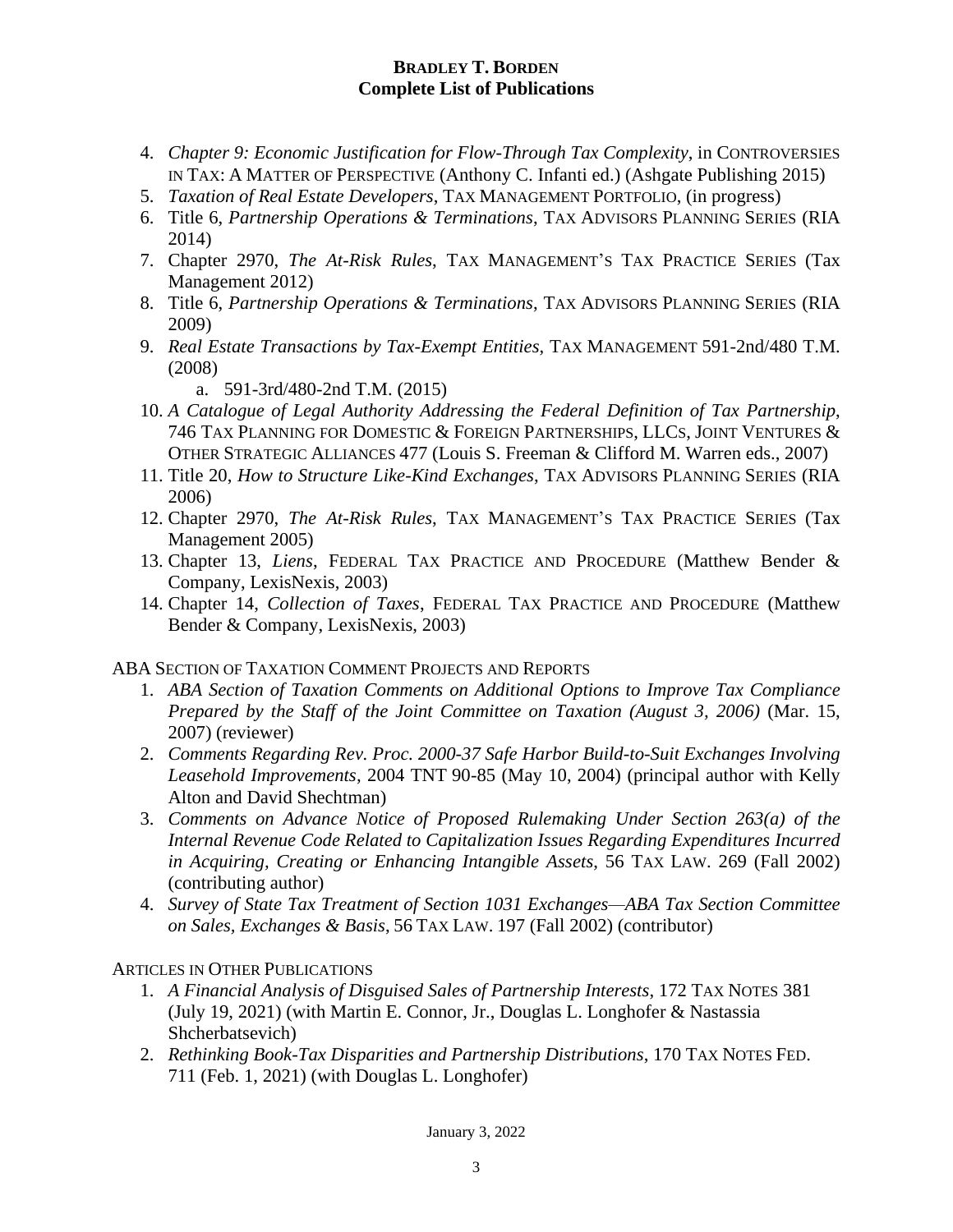- 3. *Hot Like-Kind Exchange Issues*, 78-11 NEW YORK UNIVERSITY ANNUAL INSTITUTE ON FEDERAL TAXATION (2020)
- 4. *Twenty Things Real Estate Attorneys Can Do to Not Mess Up a Section 1031 Exchange*, 36 PRAC. REAL EST. LAW. 30 (Sep. 2020)
- 5. *Twenty Things Real Estate Attorneys Can Do to Not Mess Up a Section 1031 Exchange (Part 2: Items 11-20)* 36 PRAC. TAX LAW. 3 (Sep. 2020)
- 6. *Twenty Things Real Estate Attorneys Can Do to Not Mess Up a Section 1031 Exchange (Part 1 Items 1–10)*, 34 PRAC. TAX LAW. 15 (May 2020)
- 7. *Universal Deadline Extensions Draw Attention to Section 1031 Periods*, 167 TAX NOTES FED. 603 (Apr. 27, 2020)
- 8. *Wrapped Nonrecognition: Code Sec. 1031 Exchanges Within Qualified Opportunity Funds*, 22 J. PASSTHROUGH ENT. 37 (Sept.-Oct. 2019)
- 9. *Section 1031 Exchanges and the 20 Percent Business Deduction under IRC Section 199A*, 33 PROB. & PROP. 58 (Sep./Oct. 2019)
- 10. *Partnership-Related Relatedness: Measuring Partners' Capital Interests and Profits Interests*, 22 J. PASSTHROUGH ENT. 15 (May-June 2019), *reprinted in* 33 PRAC. TAX LAW. 3 (Sept. 2019)
- 11. *Investing § 1231 Gain in Qualified Opportunity Funds*, 35 TAX MGT. REAL EST. J. No. 7 (July 3, 2019)
- 12. *Code Sec. 1031, the Code Sec. 199A and Bonus Depreciation Regulations, and Ozone Drop-Swap Cash-Outs,* 22 J. PASSTHROUGH ENT. 13 (Jan.-Feb. 2019)
- 13. *Basic and Non-Basic Tax Tips for Leasing Lawyers*, 35 PRAC. REAL EST. LAW. 48 (Jan. 2019)
- 14. *Ten Reasons to Prefer Tax Partnerships Over S-Corporations*, 22 N.Y. BUS. L. J. 47 (Winter 2018)
- 15. *Interest Dilution and Damages as Contribution-Default Remedies in Failing LLCs and Partnerships*, BUS. L. TODAY (Nov. 6, 2018) (with Thomas E. Rutledge)
- 16. *The New Code Section 1031—It's All About Real Property Now*, 46 N.Y. REAL PROP. L. J. 19 (Fall 2018)
- 17. *S-Corporation Cash-Out Break-Ups and Code Sec. 1031 Exchanges*, 21 J. PASSTHROUGH ENT. 21 (Sep.-Oct. 2018)
- 18. *Real Estate Gain Deferral and Exclusion Through Investments in Qualified Opportunity Funds*, 18 DAILY TAX REP. 8 (Sep. 18, 2018) (with Alan S. Lederman)
- 19. *Rolling Real Estate Gain into a Qualified Opportunity Fund: Comparison with § 1031*, 34 TAX MGT. REAL EST. J. 155 (Sep. 5, 2018) (with Alan S. Lederman)
- 20. *How the New Tax Act Creates Complexity and Inequity for Small Businesses*, 23 BROOK. L. NOTES 40 (Spring 2018)
- 21. *Code Sec. 1031 After the 2017 Tax Act*, 21 J. PASSTHROUGH ENT. 17 (May-June 2018), *republished in* 34 PRAC. REAL EST. LAW. 35 (July 2018); 33 PRAC. TAX LAW. 49 (Fall 2018)
- 22. *Effect of IRS Nonacquiescence on Tax Planning and Reporting*, 21 J. PASSTHROUGH ENT. 19 (Jan.-Feb. 2018)
- 23. *Like-Kind Exchanges of Timber Rights*, 20 J. PASSTHROUGH ENT. 27 (Sep.-Oct. 2017)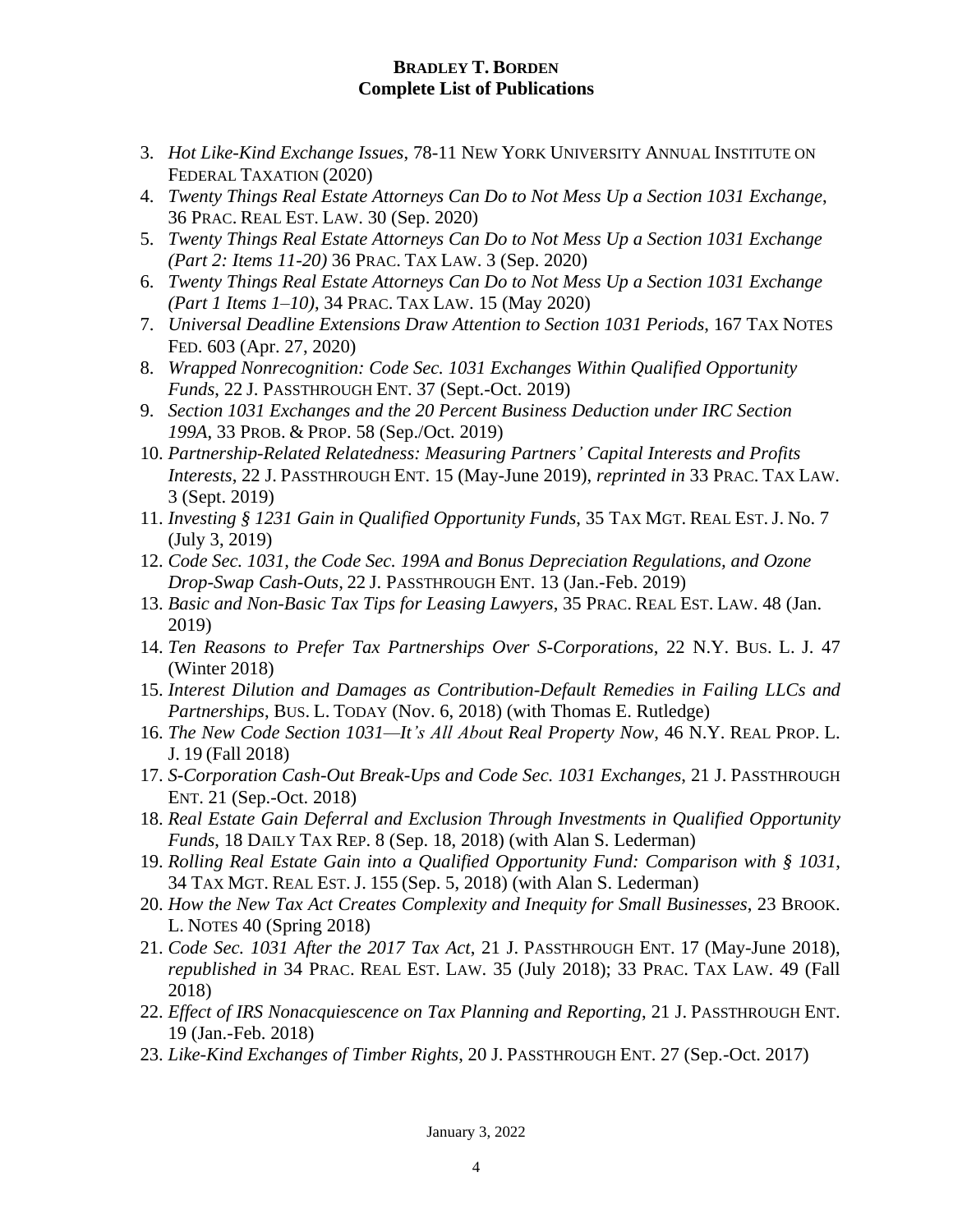- 24. Malulani *and the Entrenchment of Mechanical Analysis of Related-Party Exchange Rules*, 20 J. PASSTHROUGH ENT. 15 (May-June 2017)
- 25. *It's a Bird, It's a Plane, No, It's a Board-Managed LLC*, 26 BUS. L. TODAY, No. 7 (Mar. 2017) (with A. Christine Hurt & Thomas E. Rutledge)
- 26. Bartell *and the Expansion of Facilitated Exchanges*, 20 J. PASSTHROUGH ENT. 13 (Jan.- Feb. 2017)
- 27. *Expected-Cost Analysis as a Tool for Optimizing Tax Planning and Reporting*, 44 REAL EST. TAX'N 21 (4th Quarter 2016) (with Ken H. Maeng)
- 28. *Equity Structure of Non-Corporate Entities* 31 REAL EST. FIN. J. 35 (Summer/Fall 2016)
- 29. *Code Sec. 1031 Drop-Swap Cash-Outs and Unrecaptured Section 1250 Gain*, 19 J. PASSTHROUGH ENT. 27 (Sep.-Oct. 2016)
- 30. *Navigating the Confluence of Code Secs. 1031 and 1250*, 19 J. Passthrough Ent. 25 (May-June 2016)
- 31. *Proposed Anti-Fee-Waiver Regulations: A Blueprint for Waiving Fees?*, 57 TAX MGT. MEMO 87 (Mar 7, 2016) (with Douglas L. Longhofer and Lena E. Smith)
- 32. *Section 1031 Drop-and-Swaps Thirty Years After* Magneson, 19 J. PASSTHROUGH ENT. 11 (Jan.-Feb. 2016)
- 33. *Maximizing Capital Gains in Real Estate Transactions*, 74-8 NEW YORK UNIVERSITY ANNUAL INSTITUTE ON FEDERAL TAXATION (2016) (with James M. Lowy)
- 34. *XIRR Guessing Games and Distribution Waterfalls*, BUS. L. TODAY, No. 435 (Jan. 2016)
- 35. *Section 1031 Drop-and-Swaps Thirty Years After* Bolker, 18 J. PASSTHROUGH ENT. 21 (Sep.-Oct. 2015)
- 36. North Central *and the Expansion of Code Sec. 1031(f) Related-Party Exchange Rules*, 18 J. PASSTHROUGH ENT. 19 (May-June 2015)
- 37. *To Repeal or Retain Section 1031: A Tempest in a \$6 Billion Teapot*, 34 A.B.A. SEC. TAX'N NEWS Q. 1 (Spring 2015) (with Joseph B. Darby III, Charlene D. Luke & Roberta F. Mann)
- 38. *Section 1031 Exchanges: Death of a Related-Party Exchange—Did "Butler" Do it?*, 75 DAILY TAX REP. J-1 (Apr. 20, 2015) (with Alan S. Lederman)
- 39. *Counterintuitive Tax-Revenue Effect of REIT Spinoffs*, 146 TAX NOTES 381 (Jan. 19, 2015)
- 40. *Math Behind Financial Aspects of Partnership Distribution Waterfalls*, 145 TAX NOTES 305 (Oct. 20, 2014)
- 41. *Accounting for Pre-Transfer Development in* Bramblett *Transactions*, 41 REAL EST. TAX'N 162 (3rd Quarter, 2014) (with Matthew E. Rappaport)
- 42. *Navigating State Law and Tax Issues Raised by Partnership and LLC Reorganizations*, 16 BUS. ENT. 4 (July/Aug. 2014)
- 43. *Notable Partnership Tax Articles of 2013*, 143 TAX NOTES 1513 (June 30, 2014)
- 44. *Are Related-Party Acquisitions in Anticipation of Exchange Technically and Theoretically Valid?*, 120 J. TAX'N 52 (Feb. 2014) (with Kelly E. Alton & Alan S. Lederman)
- 45. *Section 179(f) Deductions and Recapture of Costs of Qualified Real Property*, 120 J. TAX'N 4 (Jan. 2014) (with Cali Lieberman)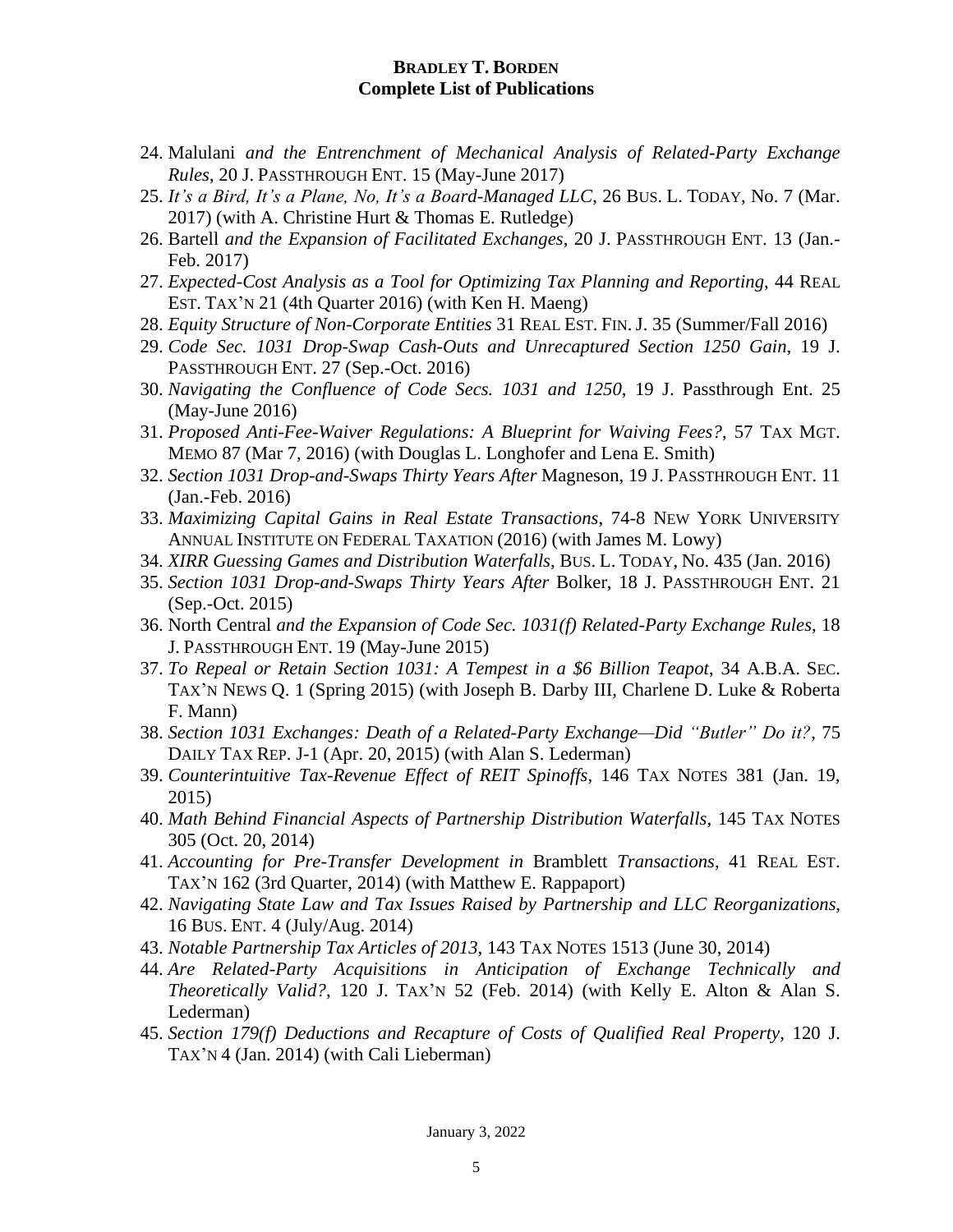- 46. *Avoiding Adverse Tax Consequences in Partnership and LLC Reorganizations*, 23 BUS. L. TODAY (Dec. 2013) (with Brian J. O'Connor & Steven R. Schneider)
- 47. *Dirty REMICs, Revisited*, 27 PROB. & PROP. 8 (Nov./Dec. 2013) (with David Reiss)
- 48. *IRS Blesses Tax-Free Exchange of Negative-Equity Property*, BLS PRACTICUM (Sep. 12, 2013)
- 49. *Goliath Versus Goliath in High-Stakes MBS Litigation*, 19 SEC. LIT. & REG. 3 (Sep. 4, 2013) (with David Reiss)
- 50. *Show Me the Note!*, 19 BANK & LENDER LIABILITY 3 (June 3, 2013) (with KeAupuni Akina & David Reiss)
- 51. *Notable Partnership Tax Articles of 2012*, 139 TAX NOTES 639 (May 6, 2013)
- 52. *Dirt Lawyers and Dirty REMICs*, 27 PROB. & PROP. 12 (May/June 2013) (with David Reiss)
- 53. *Cleaning Up the Financial Crisis of 2008: Prosecutorial Discretion or Prosecutorial Abdication?*, 92 CRIM. L. REP. 765 (Mar. 20, 2013), 100 BANKING REP. 579 (Mar. 26, 2013), 18 BLS LAW NOTES 32 (Spring 2013) (with David J. Reiss)
- 54. *Once a Failed REMIC, Never a REMIC*, 30 CAYMAN FIN. REV. 65 (1st Quarter 2013) (with David Reiss)
- 55. *Preserving the Conservation Contribution Deduction*, 30 J. TAX'N INV. 23 (Winter 2013) (with Andrew M. Wayment)
- 56. *Beneficial Ownership and the REMIC Classification Rules*, 28 TAX MGMT. REAL EST. J. 274 (Nov. 7, 2012) (with David J. Reiss)
- 57. *Sales of Church Real Property to Parishioners*, 24 TAX'N EXEMPTS 3 (July/Aug. 2012) (with Katherine E. David)
- 58. *The Overlap of Tax and Financial Aspects of Real Estate Ventures*, 39 J. REAL EST. TAX'N 67 (1st Quarter 2012)
- 59. *Tax-Free Exchanges of Art and Other Collectibles*, 29 J. TAX'N INV. 3 (Spring 2012)
- 60. *From Allocations to Series LLCs: 2011's Partnership Tax Articles*, 134 TAX NOTES 1433 (Mar. 12, 2012)
- 61. *Three Cheers for Flow-Through Taxation*, 131 TAX NOTES 1353 (June 27, 2011)
- 62. *Do Serial Exchangers Get the Cash, with Extra Time to Boot, Under New Letter Ruling?*, 114 J. TAX'N 153 (Mar. 2011) (with Kelly E. Alton and Alan S. Lederman)
- 63. *The Effect of Like-Kind Property on the Section 704(c) Anti-Mixing Bowl Rules*, 27 TAX MGMT. REAL EST. J. 131 (Mar. 2, 2011) (with Douglas L. Longhofer)
- 64. *Tax Issues for Real Estate Investors Considering a Mortgage Defeasance as Part of a Section 1031 Exchange*, 28 J. TAX'N INV. 3 (Winter 2011)
- 65. *PIP Factors: Examine with Low Expectations*, 26 TAX MGMT. REAL EST. J. 31 (Feb. 3, 2010)
- 66. *Related Party Like-Kind Exchanges:* Teruya Brothers *and Beyond*, 111 J. TAX'N 324 (Dec. 2009) (with Kelly E. Alton and Alan S. Lederman)
- 67. *Allocations Made in Accordance with the Partners' Interests in the Partnership*, 11 BUS. ENT. 4 (Nov./Dec. 2009)
- 68. *Section 1031 Qualified Intermediaries in the New Economy*, 27 J. TAX'N INV. 86 (Fall 2009)
- 69. *Like-Kind Exchanges and Qualified Intermediaries*, 124 TAX NOTES 55 (July 6, 2009)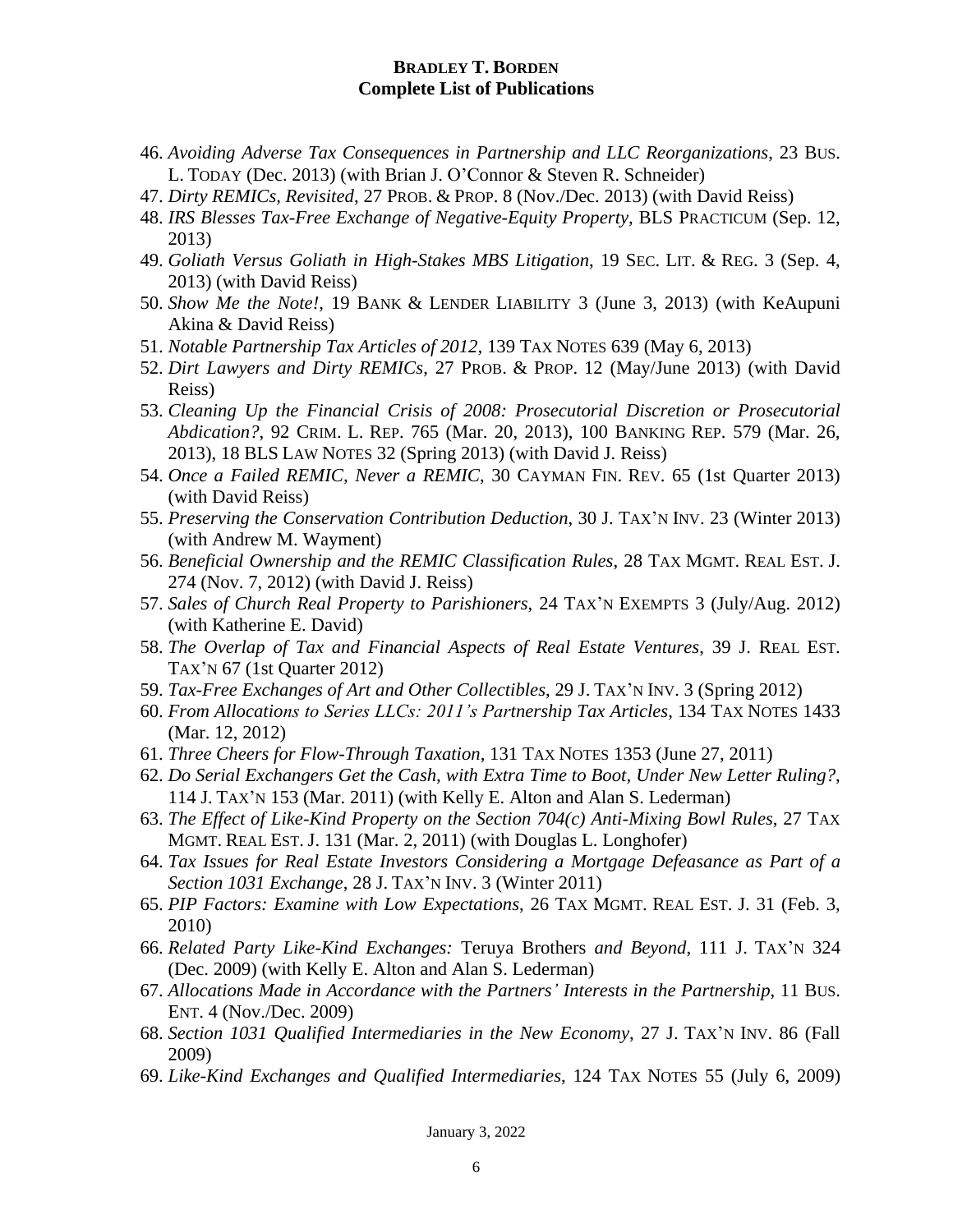(with Paul L. B. McKenney and David Shechtman)

- 70. *Workout-Driven Exchanges*, 25 TAX MGMT. REAL EST. J. 23 (Feb. 4, 2009) (with Todd D. Keator)
- 71. *A Win-Win Proposal for Analyzing Profits-Only Partnership Interests (Including Carried Interests)*, 121 TAX NOTES 75 (Oct. 6, 2008)
- 72. *Financing Reverse Exchanges and Safeguarding Exchange Proceeds*, 22 J. TAX'N & REG. FIN. INST. 33 (Sep./Oct. 2008)
- 73. *Like-Kind Exchanges of Personal-Use Residences*, 119 TAX NOTES 1253 (June 23, 2008) (with Alex Hamrick)
- 74. *Limited Liability Companies as Exempt Organizations*, 33 EST., GIFTS &, TR. J. 150 (May 8, 2008)
- 75. *Safe Harbors and Careful Planning Make Deferred Exchanges a Valuable Tool*, 25 J. TAX'N INV. 43 (Spring 2008)
- 76. *Limited Liability Companies and Exempt Organizations*, BNA TAX MANAGEMENT INSIGHTS AND COMMENTARY (Dec. 2007)
- 77. *Related-Party Like-Kind Exchanges*, 115 TAX NOTES 467 (Apr. 30, 2007) (with Kelly E. Alton and Alan S. Lederman)
- 78. *Tax Opinions in TIC Offerings and Reverse TIC Exchanges*, 23 TAX MGM'T REAL ESTATE J. 88 (Mar. 7, 2007) (with Todd D. Keator); *republished in* TAX LAWS: GLOBAL PERSPECTIVES 20-46 (Icfai University Press 2007)
- 79. *Section 1031 Alchemy: Transforming Personal and Intangible Property into Real Property*, 34 REAL ESTATE TAX'N 52 (1st Quarter 2007) (with Kelly E. Alton)
- 80. *Revisiting the Federal Tax Definition of Partnership and the § 761(a)(1) Election in the TIC Environment*, 47 TAX MGMT. MEMO. 51 (Feb. 6, 2006)
- 81. *A History and Analysis of the Co-Ownership-Partnership Question*, 106 TAX NOTES 1175 (Mar. 7, 2005) (with Sandra Favelukes and Todd Molz)
- 82. *Rev. Proc. 2004-51: The IRS Strikes Back*, 83 TAXES 17 (Feb. 2005) (with Kelly E. Alton and Alan S. Lederman)
- 83. *Survey of State Tax Treatment of Section 1031 Exchanges*, 20 TAX MGMT. REAL ESTATE J. 336 (Dec. 2004) (contributor)
- 84. *Syndicated Tenancy-in-Common Arrangements: How Tax-Motivated Real Estate Transactions Raise Serious Non-Tax Issues,* 18 PROB. AND PROP. 18, (Sept./Oct. 2004) (with W. Richey Wyatt)
- 85. *Unearthing Neglected and Emerging Issues of Section1031 Real Property Transactions,* 20 TAX MGMT. REAL ESTATE J. 199 (Aug. 4, 2004)
- 86. *Don't Overlook Section 1031's Like-Kind Property Requirements in Real Estate Transactions*, BNA TAX MANAGEMENT INSIGHTS AND COMMENTARY (Aug. 2004)
- 87. *A Discussion Regarding Leasehold Improvement Exchanges*, 104 TAX NOTES 93 (July 5, 2004) (with Howard J. Levine)
- 88. *Section 1031 and Proximate and Midstream Business Transactions*, 19 TAX MGMT. REAL ESTATE J. 307 (Nov. 2003)
- 89. *It's all Relative: New Investment Opportunities, Related Party Risks, and Build-to-Suit Exchanges Highlight Section 1031 Developments*, TODAY'S CPA, TEXAS SOCIETY OF CPA'S (Nov./Dec. 2003)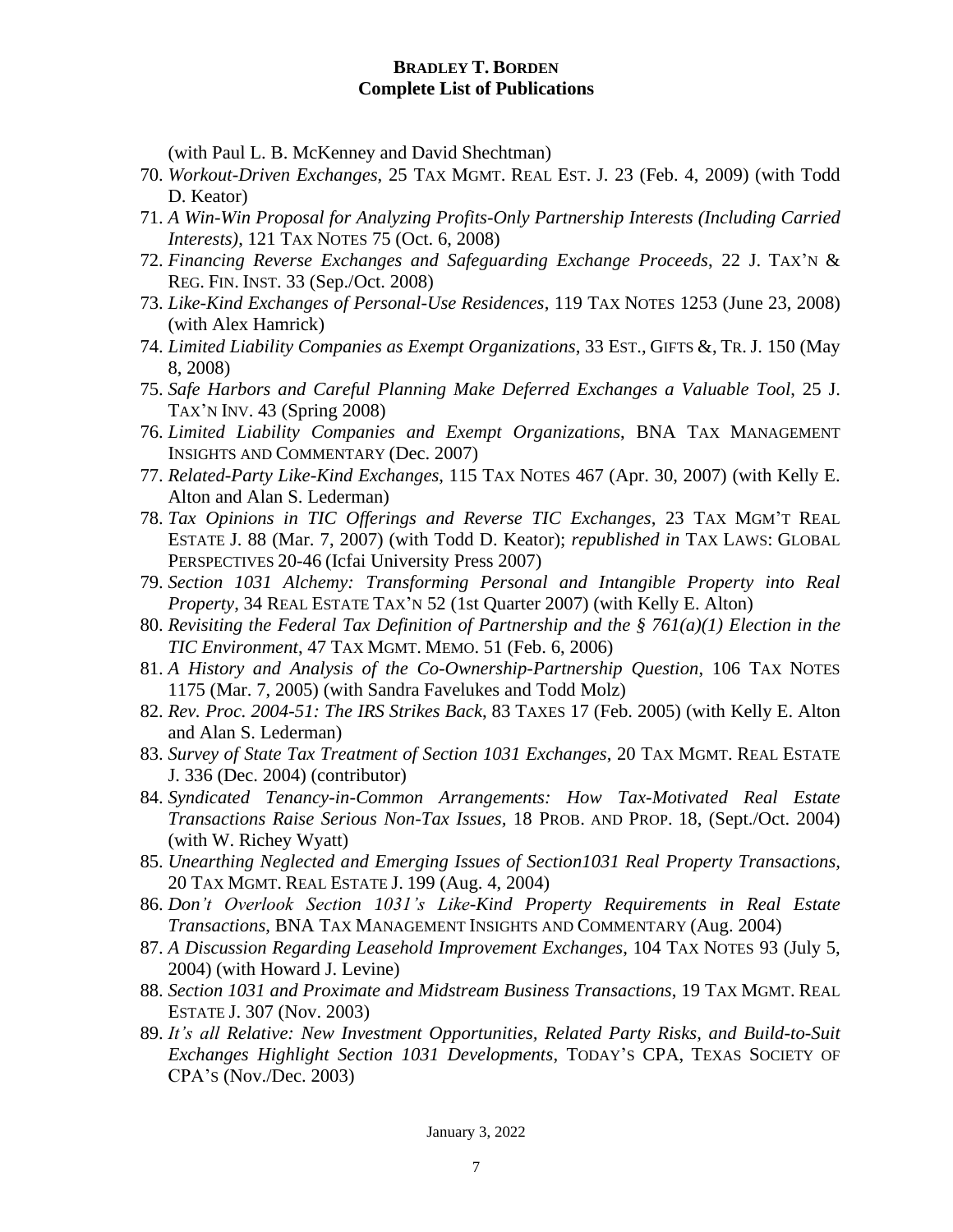- 90. *The Whole Truth About Using Partial Real Estate Interests in Section 1031 Exchanges*, 31 REAL ESTATE TAX'N 19 (4th Quarter, 2003)
- 91. *Recent Developments in Build-to-Suit Exchanges*, 44 TAX MGT. MEMO. 19 (Jan. 2003)
- 92. *Build-to-Suit Ruling Breaks New Ground for Taxpayers Seeking Swap Treatment*, 98 J. TAX'N 22 (Jan. 2003) (with Alan S. Lederman and Glenn Spear)
- 93. *Exchanges Involving Tenancy-in-Common Interests can be Tax-Free*, 70 PRAC. TAX STRAT. 4 (Jan. 2003); TAX IDEAS
- 94. *What You Should Know About Mergers and Divisions of Partnerships*, 17 PRAC. TAX LAW. 45 (Winter 2003)
- 95. *Planning Strategies for Distributions from Retirement Plans*, 69 PRAC. TAX STRAT. 273 (Nov. 2002) (with Gregory S. Stieg)
- 96. *Practical Use of Leases and Partial Interests in Section 1031 Exchanges*, 20 TEX. TAX LAW. 11 (Oct. 2002)
- 97. *Section 1031 and Proximate and Midstream Business Transactions*, 19 REAL ESTATE TAX DIGEST 3 (December 2001) and 20 REAL ESTATE TAX DIGEST 3 (Jan. 2002)
- 98. *Confluence of Section 1031 and Subchapter K*, 29 TEX. TAX LAW. 28 (Oct. 2001)
- 99. *New Safe Harbor Promotes Reverse Exchanges*, 66 PRAC. TAX STRAT. 68 (Feb. 2001); 11 J. OF CONST. ACTG. AND TAX'N 3 (Mar./Apr. 2001); TAX IDEAS

PUBLIC SCHOLARSHIP

- 1. *Who Cares About Taxing REIT Spinoffs?*, THE HUFFINGTON POST (Dec. 17, 2015)
- 2. *REITs—Benign, Benevolent Structures*, THE HUFFINGTON POST (June 24, 2015)
- 3. *The Art (and Law) of Tax-Free Exchanges of Art and Collectibles*, THE HUFFINGTON POST (June 10, 2015)
- 4. *Third-Party Litigation Financing and the Impending Resurgence of the Legal Profession*, THE HUFFINGTON POST (May 4, 2013)
- 5. *An Uneasy Justification for Prosecutorial Abdication in the Subprime Industry*, THE HUFFINGTON POST (Nov. 7, 2012) (with David Reiss)
- 6. *Did the IRS Cause the Financial Crisis?*, THE HUFFINGTON POST (Oct. 18, 2012)
- 7. *Wall Street Rules Applied to REMIC Classification*, THOMSON REUTERS NEWS & INSIGHTS (Sep. 13, 2012) (with David Reiss)
- 8. *The Symbiosis of a Fly Fisherman and Creek Fish*, THE HUFFINGTON POST (Feb. 6, 2012)
- 9. *Romneys' Tax Returns Underscore Gross Inequity and Extent of Class Warfare*, THE HUFFINGTON POST (Jan. 25, 2012)
- 10. *Senator Hatch Enters Utah's Silly Season with a Flourish*, THE HUFFINGTON POST (July 14, 2011)
- 11. *Smaller Government = Fewer Jobs*, THE HUFFINGTON POST (July 13, 2011)
- 12. *The Unorthodox Mormon: An Oxymoron*, THE HUFFINGTON POST (July 7, 2011)
- 13. *Why Do We Ignore Millionaires' Offers to Pay More Taxes?*, THE HUFFINGTON POST (June 13, 2011)
- 14. *Budget Deals, Service Cuts, Tax Returns, and Pure Frustration*, THE HUFFINGTON POST (Apr. 18, 2011)
- 15. *For Better or For Worse?—Governor Walker Chose Worse*, THE HUFFINGTON POST (March 18, 2011)